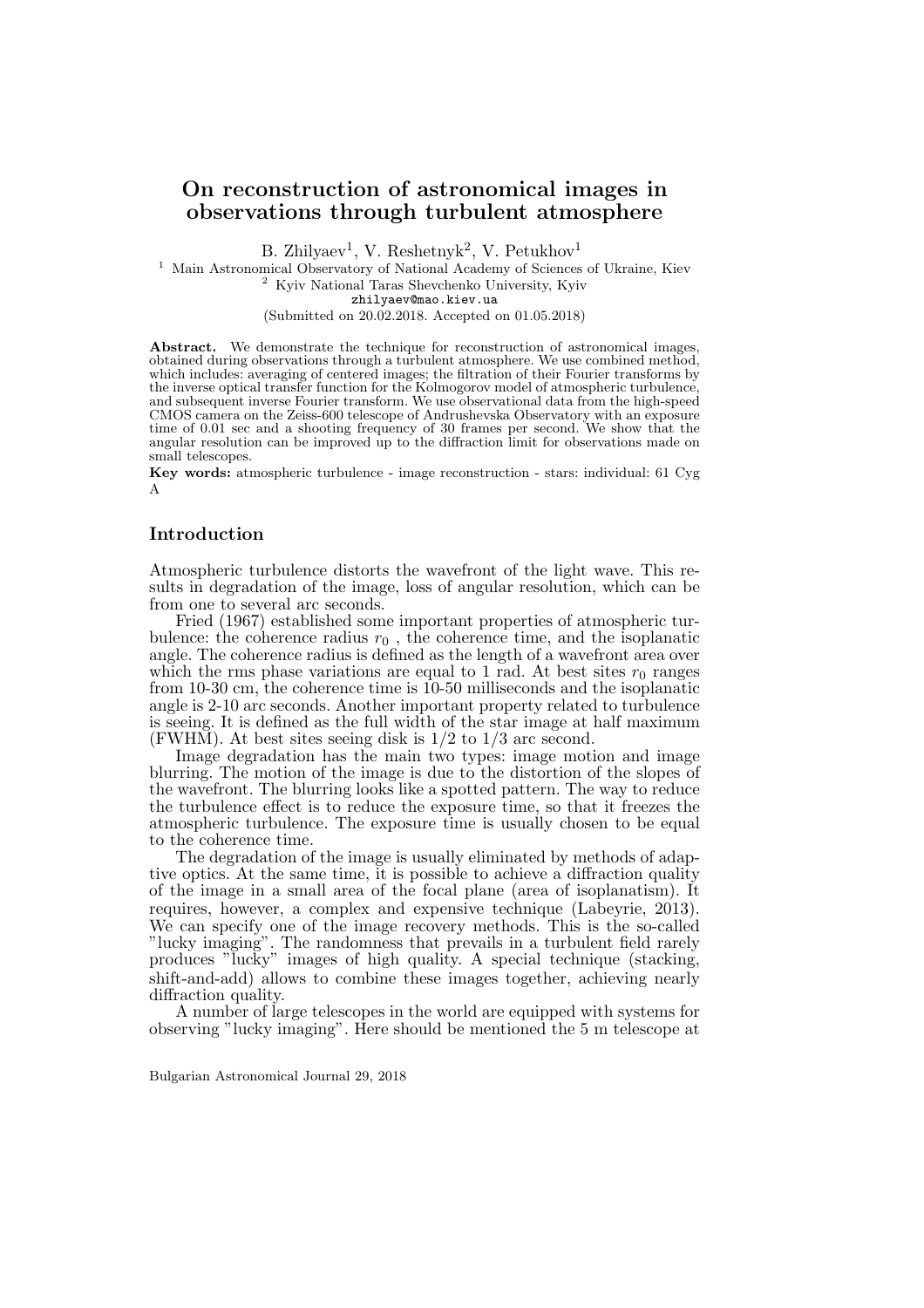68 B. Zhilyaev et al.

Mount Palomar, the 3.5 m New Technology Telescope (NTT) in La Cilla in Chile (Hippler et al., 2009; Hormuth et al., 2007, 2008), the 2.56 m Nordic Optical Telescope (Baldwin et al., 2001), and others.

We use data from photometric observations of stars made with a highspeed CMOS camera. Photometric observations were performed with the Cassegrain focus ( $F = 7.2$  m) on the Zeiss-600 telescope of the Andrushevka Observatory on July 30, 2016 in white light. The camera used was ZWO ASI174MM, 1936x1216, pixel size 5.86 microns. The observed object was the star 61 Cyg A,  $V = 5.20$ , with an exposure time of 0.01 sec, and shooting frequency of 30 frames per second. Note that during observations the average quality of images FWHM was about 3 arc seconds.

In this paper, we show that using this technique the angular resolution can be improved up to the diffraction limit for observations with small telescopes.

### 1 Algorithm of reconstruction of images

The goal is to restore a degraded image to its original form. The point scatter function (PSF) and the optical transfer function (OTF) are the main elements of the theory of image reconstruction in a turbulent atmosphere. Below we will operate with two kinds of images - with short and long exposure.

The scatter function PSF  $h(x, y)$  describes the brightness distribution of the point source in the image plane (Rodionov, 2000).

Let's make some definitions:

- $-I(x, y)$  the image before degradation, 'true image'
- $\hat{I}(\acute{x}, \acute{y})$  the image after degradation, 'observed image'
- $h(x, y)$  the degradation filter, 'the scatter function PSF'
- $-\hat{H}(f_x, f_y)$  the Fourier transform of h, ' the optical transfer function'
- $G(f_x, f_y)$  the Fourier transform of I
- $-I_R(x, y)$  the estimate of  $I(x, y)$  computed from  $\hat{I}(x, y)$

An observed image can be defined as:

$$
\hat{I}(x,y) = \int \int h(x - \acute{x}, y - \acute{y}) I(\acute{x}, \acute{y}) d\acute{x}, d\acute{y}
$$

where the integral is a convolution,  $h$  is the point scatter function of the atmosphere. In the symbolic form we have:

$$
\begin{aligned} \acute{I}(x,y) &= h(x,y) * I(x,y) \\ \acute{G}(u,v) &= H(u,v) \, G(u,v) \end{aligned}
$$

We restore the degraded image  $I(x, y)$  using many realizations of the turbulence-distorted images with short-exposure  $\hat{I}(r, t)$ . According to Kandidov (1998), distortions of short-exposure images  $\hat{I}(r, t)$  include three main components: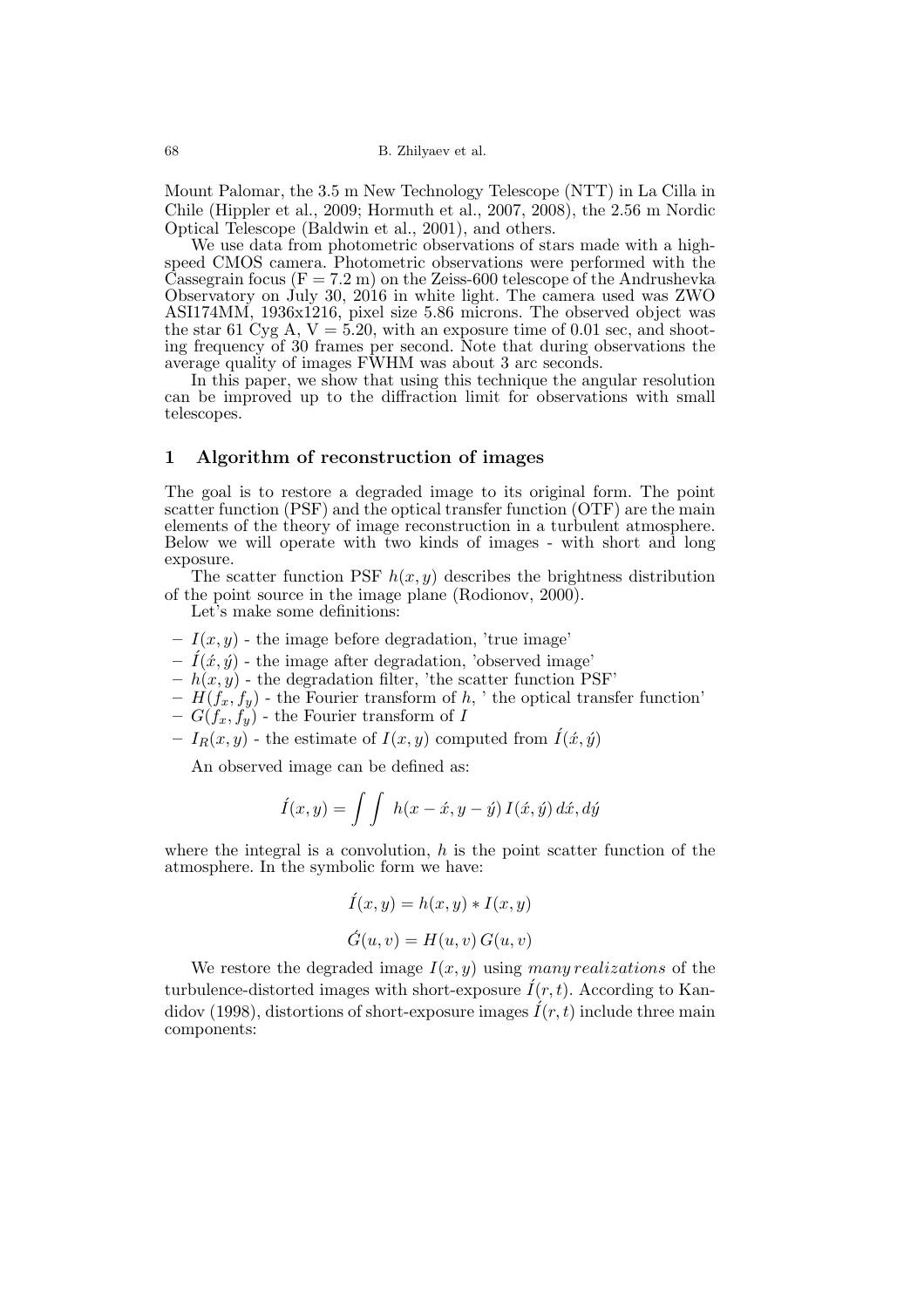- diffraction distortions associated with the finiteness of the receiving aperture,
- blurring caused by the averaged contribution of small-scale atmospheric inhomogeneities,
- large-scale image shifts associated with random changes the inclination of the wavefront within the limits of the aperture.

In one of the methods (Kandidov, 1998), the procedure of averaging the short-range images  $\tilde{I}(r, t)$  is used to eliminate large-scale distortions:  $\lt$  $I(r) >= \frac{1}{M}$  $\frac{1}{M} \sum_{\mu=1}^{M} \tilde{I}(r)$ . We determine the image spectra for a long exposure  $G_L(\Omega)$ , where  $M \gg 1$ , and for the averaged  $G_{\leq S}(\Omega)$ , where M is of the order of several units:  $G_L(\Omega) = F[I_L(r)]$  and  $G_{ll}(Q) = F[< I > (r)]$ . Here  $\Omega(f_x, f_y)$  is the angular spatial frequency. According to Kandidov (1998), the restored image will have the form:

$$
I_R(r) = F^{-1} [G_{<}(\Omega)/H_L(\Omega)],
$$

or

$$
I_R(r) = F^{-1} \left[ \frac{1}{M} \sum_{\mu=1}^M \tilde{I}(r) / H_L(\Omega) \right],
$$

where  $F^{-1}$  is the inverse Fourier transform operator.

The expression for  $H<sub>L</sub>(\Omega)$  in the case of the Kolmogorov spectrum of fluctuations in the refractive index has the form (Kandidov, 1998):

$$
H_L(\Omega) = \exp(-3.44(\lambda \Omega/r_0)^{5/3}),\tag{1}
$$

where  $r_0$  is the Fried radius,  $\lambda$  is the wavelength.

Another method (Averin, 1210; 2014) uses the expression for the averaged OTF  $H(\Omega)$  calculated for the case of short exposures after elimination of large-scale image shifts caused by random changes in the wavefront inclination angle within the aperture range:

$$
H(\Omega) = \exp(-3.44\{(\lambda \Omega/r_0)^{5/3}[1 - \alpha(\frac{\Omega}{\Omega_0})^{1/3}]\})
$$
 (2)

Here  $\Omega_0 = D/\lambda$  is the spatial truncating frequency of the optical system spectrum; D is the diameter of the aperture;  $r_0$  is the Fried parameter. The parameter  $\alpha = 1$  for "near field" (when only phase effects are significant) and 0.5 for "far field" (when amplitude and phase distortions are equally significant);  $\alpha = 0$  corresponds to the case of prolonged exposure. In this case, formula (2) coincides with formula (1).

The near-field condition, when only phase aberrations are important in a turbulent atmosphere, has the form:  $D \gg (L * \lambda)^{1/2}$ , where L is the path length of the beam through a turbulent atmosphere. It is satisfied for a telescope with an aperture greater than 6 cm.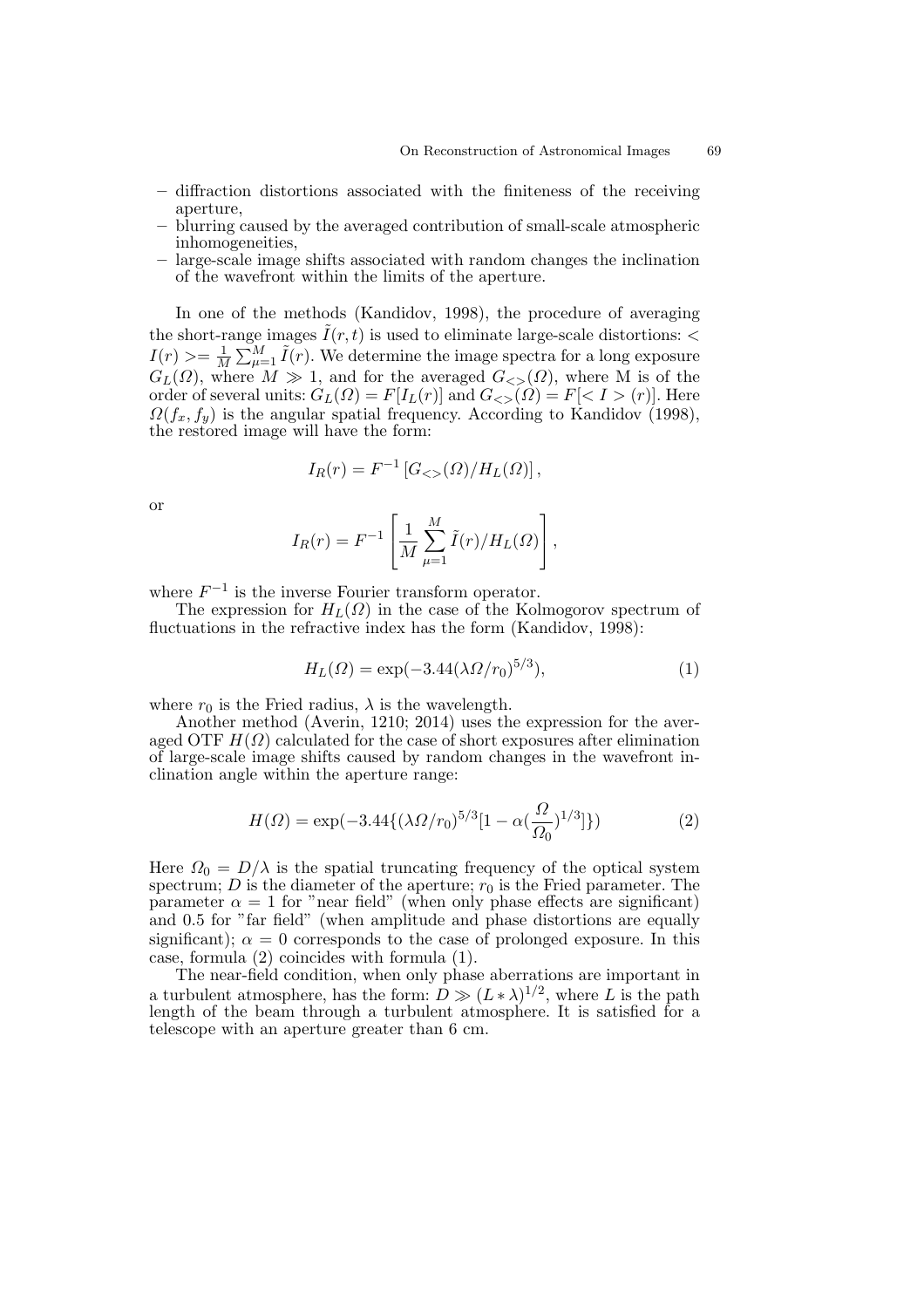The essence of the method of image reconstruction consists in using OTF as the reverse filter by the formula (2). This will correct the residual small-scale blurring of the image.

Thus, to restore the image, the following operations are performed: the random shifts  $\Delta x$ ,  $\Delta y$  of the images are measured by calculating the crosscorrelation function, these shifts are eliminated by centering the images, then the centered images are added together. The summation is recursively performed with the recursion coefficient  $R$  of the order of 0.01-0.05 (Averin et al., 2011):

$$
I_{0n+1}(x,y) = (1 - R) \cdot I_{0n}(x,y) + R \cdot I_n(x + \Delta x, y + \Delta y)
$$
 (3)

Next, the Fried parameter is estimated and the inverse OTF  $H^{-1}(\Omega)$ is calculated according to the formula (2). And, finally, performing the deconvolution operation, we get the reconstructed image:

$$
I_R(r) = F^{-1}[F(I_{0n+1})/H(\Omega)]
$$
\n(4)

As a result of these operations, a stabilized image of diffraction quality is obtained if the aperture of the receiving system is not too large in comparison with the Fried parameter  $(D \leq (5 \div 7) r_0)$  (Averin et al., 2011).

To estimate the Fried parameter, we use the expression for atmospheric OTF (Tokovinin, 2005). The atmospheric OTF  $H_A(\Omega)$  is related to the statistics of phase aberrations in a turbulent atmosphere, the so-called phase structure function  $D_{\varphi}(\lambda \Omega)$ :

$$
H_A(\Omega) = exp(-0.5 D_{\varphi}(\lambda \Omega)).
$$

The Kolmogorov model of atmospheric distortions gives the following form of the phase structure function:

$$
D_{\varphi}(r) = 6.88 \left(\frac{r}{r_0}\right)^{5/3}
$$

This formula contains only the Fried parameter. Using this model, we obtain an expression for atmospheric OTF in the form:

$$
H_A(\Omega) = \exp(-3.44(\lambda \Omega/r_0)^{5/3})
$$

It is easy to see that this formula coincides with formula (1) for OTF under long exposures. Applying the inverse Fourier transform to this equation, we obtain the atmospheric PSF. The numerical value of the half-width of atmospheric PSF (FWHM) is usually called the image quality  $\beta$ . The calculations give the following relationship between the image quality for long exposures and the Fried parameter (Tokovinin, 2005):

$$
\beta=0.98\,\frac{\lambda}{r_0}
$$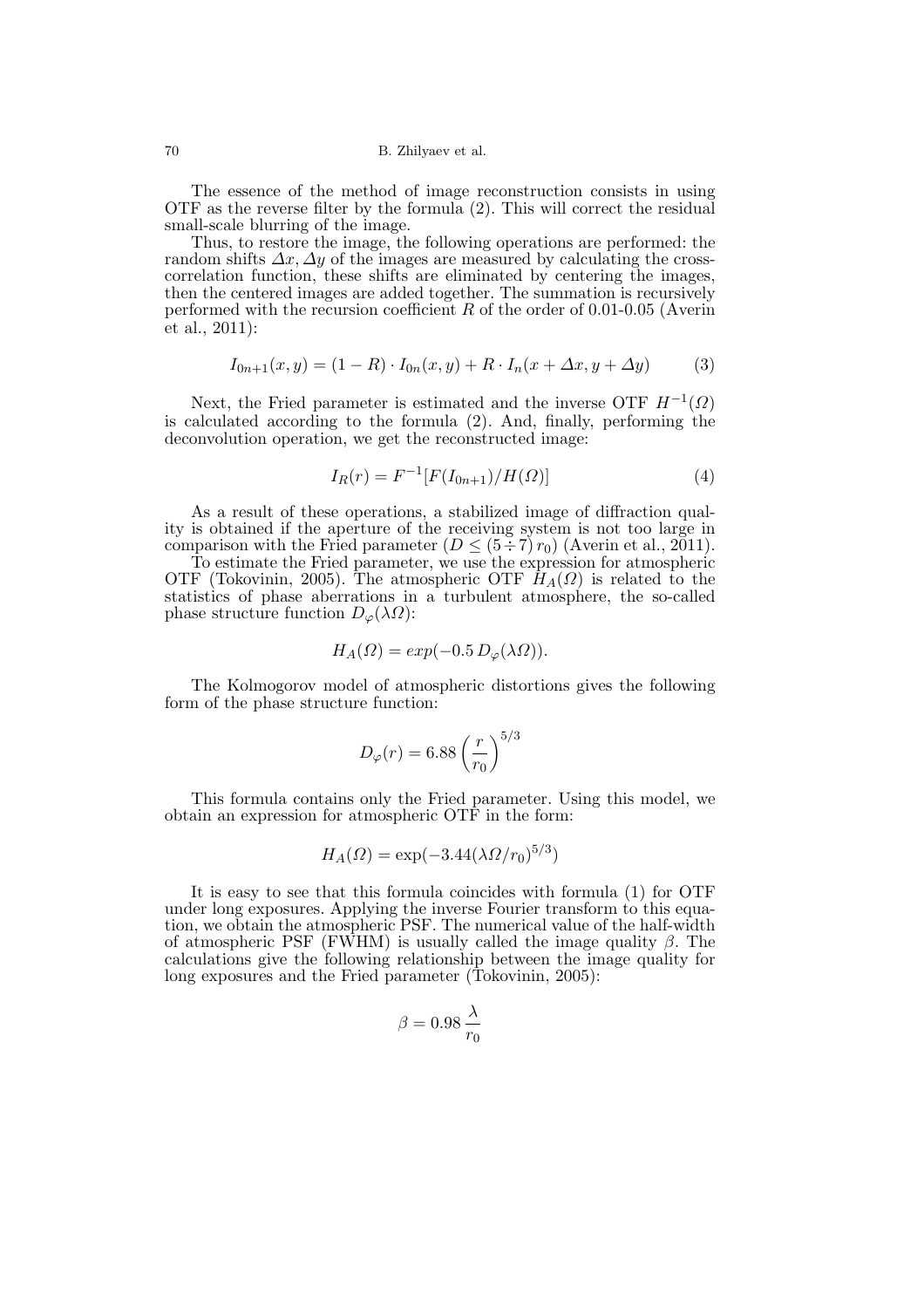In particular, it is easy to estimate from this that at a wavelength of  $0.5 \mu$ m and the image quality of 1 angular second, the Fried parameter corresponds to  $r_0 = 10.1$  cm.

Note, as practice shows, when we observe an extended object on the surface routes, the final image is improved with the accumulation of frames. When processing approximately 100 consecutive frames, a stabilized image is practically obtained of diffraction quality (Averin et al., 2011).

## 2 Results

A quantitative measure of image quality is the Strehl ratio, which is equal to the ratio of the intensity at the maximum of the distorted image to the intensity at the maximum of the Airy disk. As a typical example, we give data for the 2.56 m Nordic Optical Telescope with an average image quality FWHM ∼ 0.5 arc second (Baldwin, et al, 2001). The histogram of the Strehl ratio from the data of about 6000 measurements of the  $\epsilon$  Aquilae within 30 sec gives the maximum of the ratio in the range of values 0.1-0.15.

<sup>"</sup>Good" images have frames in which the ratio of Strehl is greater than a certain preset level, say 0.25-0.30. The frames corresponding to this criterion are subject to summation after the corresponding "shift-and-add". Fried  $(1967)$  calculated the probability  $P$  to obtain a "good" image on an aperture of diameter  $D$  with an image quality determined by the Fried parameter  $r_0$ :

$$
P = 5.6 \exp(-0.1557(D/r_0)^2)
$$

This means that for the aperture  $D = (5,6,7)$   $r_0$ , the probability of a "lucky" exposure is 11, 2 and 0.3 %, respectively. And for  $D = 10 r_0$ , only 10−<sup>6</sup> . Apparently, this limits the use of the proposed image reconstruction technique with large telescopes.

In practice, the calculation of the Strehl ratio is a difficult task. For the Zeiss-600 telescopes, the diameter of the Airy circle for the wavelength  $\lambda$  $= 0.55 \mu m$  is about 0.23 arc second. However, the residual aberrations of the optics give the scattering function of the point FWHM  $\sim 0.6$ -0.7 arc second. We approximate the scattering circle by a Gaussian curve when calculating the modified Strehl ratio. We must proceed from a scattering circle determined by the residual aberrations of the telescope. In subsequent calculations, we used frames with a Strehl ratio greater than 0.25-0.30.

With a developed turbulence, variations of the Fried parameter are observed. As noted in the work (Averin et al., 2010) it is possible to change it by an iterative way, proceeding from the best quality of the image correction, and also by changing the recursion coefficient in the formula (3).

The images of the 61 Cyg A star reconstructed in 100 consecutive frames  $(FWHM = 0.65$  arc second) and with an exposure of 1 second  $(FWHM = 0.65$ 2.28 arc second) are shown in Fig. 1, and their photometric sections in Fig. 2. The images are normalized to unit intensity at the maximum.

Fig. 3 shows the resultant point scatter function, and the optical transfer function (frequency-contrast characteristic) of the reconstructed image of the 61 Cyg A star. The resultant point scatter function has FWHM  $\sim 0.65$ arc second. As noted, for the Zeiss-600 telescope, residual aberrations are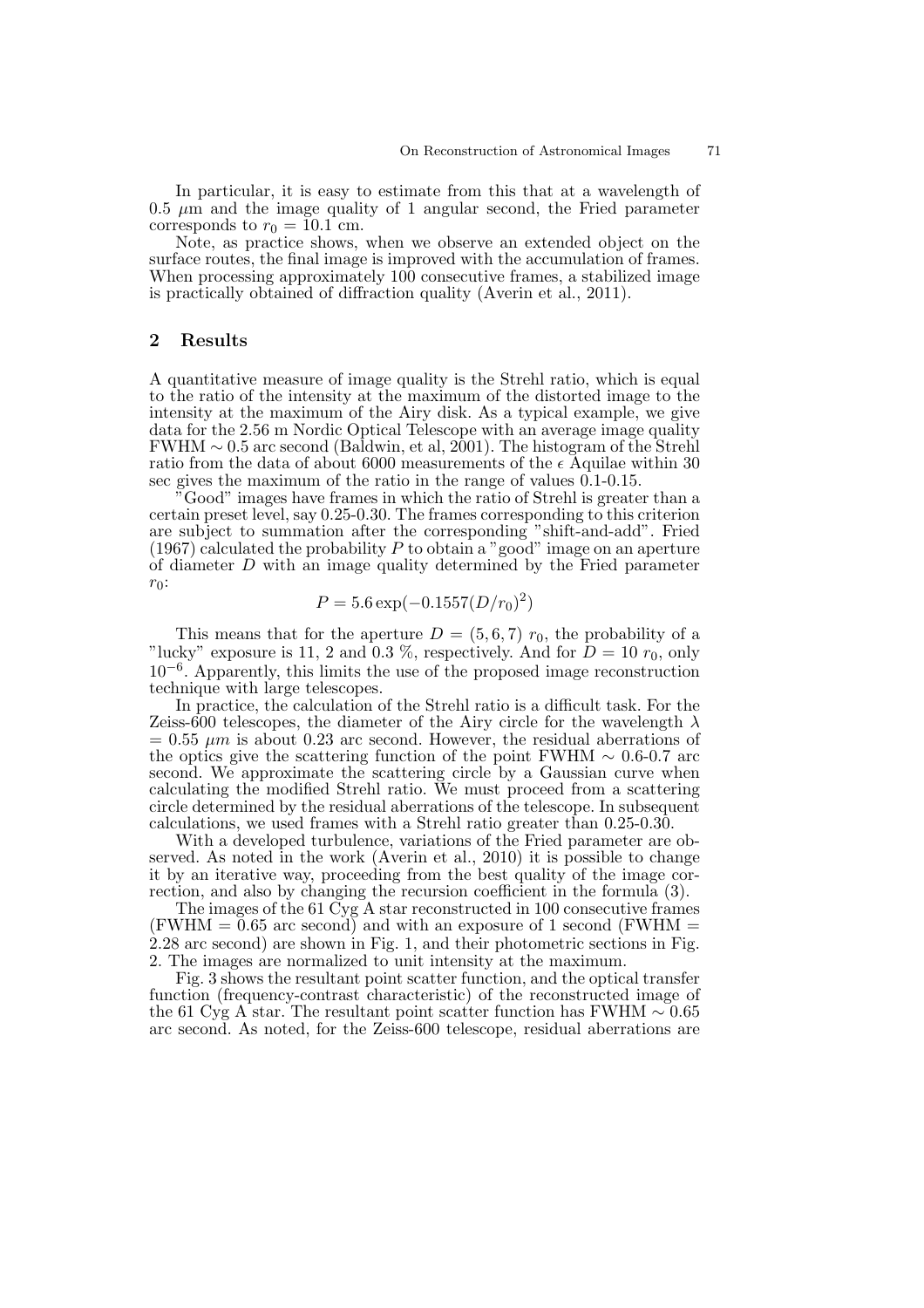72 B. Zhilyaev et al.



Fig. 1. Contour images of the star 61 Cyg A, reconstructed (top picture) and with an exposure of 1 second (lower figure).



**Fig. 2.** Photometric sections of the star images 61 Cyg A,  $FWHM = 2.28$  arc second (exposure 1 sec),  $FWHM = 0.65$  arc second (reconstructed image).

about 0.6 arc second. Thus, we can conclude that the reconstructed image is close to the theoretical limit.

# 3 Conclusion

We obtain a diffraction quality corrected images by applying a sequence of steps. We use a high speed camera in order to accumulate a large number of images with frozen atmospheric turbulence. The random shifts are eliminated through the centering of the images, which are then averaged